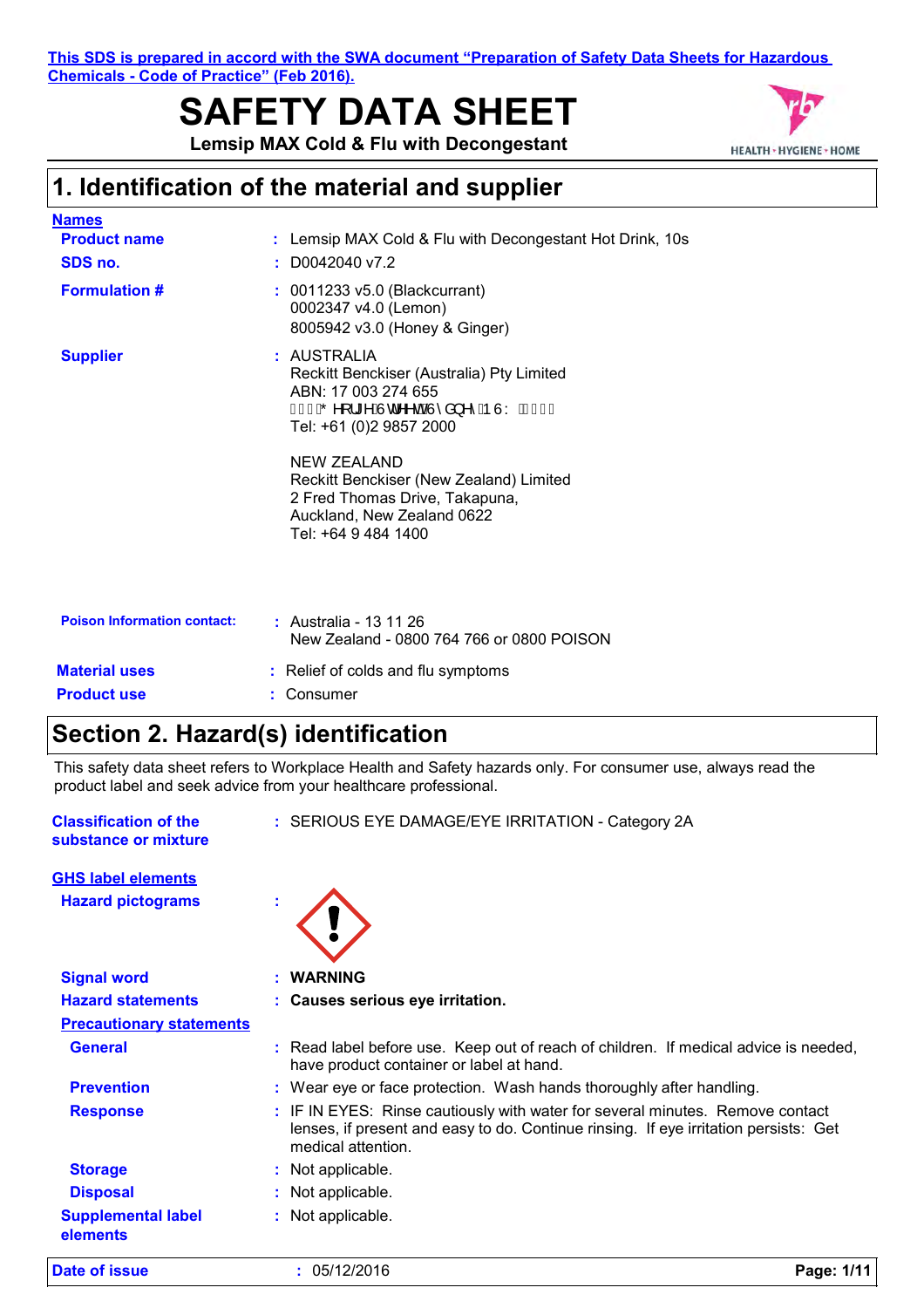# **Section 2. Hazard(s) identification**

**result in classification**

**Other hazards which do not :** May form explosible dust-air mixture if dispersed.

# **Section 3. Composition and ingredient information**

**Substance/mixture :**

: Mixture Contains:

Lemsip Max Cold & Flu Hot Drink Blackcurrant - Each sachet contains Paracetamol 1000mg and Phenylephrine Hydrochloride 12.2mg in a base containing several non hazardous excipients.

Lemsip Max Cold & Flu Hot Drink Lemon Flavour - Each sachet contains Paracetamol 1000mg and Phenylephrine Hydrochloride 12.2mg in a base containing several non hazardous excipients.

| <b>Ingredient name</b>                      | $%$ (w/w)      | <b>CAS number</b> |
|---------------------------------------------|----------------|-------------------|
| <b>I</b> sucrose                            | $\geq 30 - 60$ | $-57-50-1$        |
| paracetamol                                 | 1≥10 - ≤30     | 103-90-2          |
| 1,2,3-Propanetricarboxylic acid, 2-hydroxy- | $\geq 10 - 20$ | 77-92-9           |

#### **Other Non-hazardous ingredients to 100%**

**Occupational exposure limits, if available, are listed in Section 8.**

### **Section 4. First aid measures**

#### **Description of necessary first aid measures**

| <b>Eye contact</b>  | : Immediately flush eyes with plenty of water, occasionally lifting the upper and lower<br>eyelids. Check for and remove any contact lenses. Continue to rinse for at least 10<br>minutes. Get medical attention.                                                                                                                                                                                                                                                                                                                                                                                                                                                                                                                                                                                                            |
|---------------------|------------------------------------------------------------------------------------------------------------------------------------------------------------------------------------------------------------------------------------------------------------------------------------------------------------------------------------------------------------------------------------------------------------------------------------------------------------------------------------------------------------------------------------------------------------------------------------------------------------------------------------------------------------------------------------------------------------------------------------------------------------------------------------------------------------------------------|
| <b>Inhalation</b>   | : Remove victim to fresh air and keep at rest in a position comfortable for breathing.<br>If not breathing, if breathing is irregular or if respiratory arrest occurs, provide<br>artificial respiration or oxygen by trained personnel. It may be dangerous to the<br>person providing aid to give mouth-to-mouth resuscitation. Get medical attention if<br>adverse health effects persist or are severe. If unconscious, place in recovery<br>position and get medical attention immediately. Maintain an open airway. Loosen<br>tight clothing such as a collar, tie, belt or waistband. In case of inhalation of<br>decomposition products in a fire, symptoms may be delayed. The exposed person<br>may need to be kept under medical surveillance for 48 hours.                                                       |
| <b>Skin contact</b> | : Flush contaminated skin with plenty of water. Remove contaminated clothing and<br>shoes. Get medical attention if symptoms occur. Wash clothing before reuse.<br>Clean shoes thoroughly before reuse.                                                                                                                                                                                                                                                                                                                                                                                                                                                                                                                                                                                                                      |
| <b>Ingestion</b>    | : Wash out mouth with water. Remove dentures if any. Remove victim to fresh air<br>and keep at rest in a position comfortable for breathing. If material has been<br>swallowed and the exposed person is conscious, give small quantities of water to<br>drink. Stop if the exposed person feels sick as vomiting may be dangerous. Do not<br>induce vomiting unless directed to do so by medical personnel. If vomiting occurs,<br>the head should be kept low so that vomit does not enter the lungs. Get medical<br>attention if adverse health effects persist or are severe. Never give anything by<br>mouth to an unconscious person. If unconscious, place in recovery position and get<br>medical attention immediately. Maintain an open airway. Loosen tight clothing such<br>as a collar, tie, belt or waistband. |

#### **Most important symptoms/effects, acute and delayed**

| <b>Potential acute health effects</b> |                                                                                                                                             |
|---------------------------------------|---------------------------------------------------------------------------------------------------------------------------------------------|
| <b>Eye contact</b>                    | : Causes serious eye irritation.                                                                                                            |
| <b>Inhalation</b>                     | : Exposure to airborne concentrations above statutory or recommended exposure<br>limits may cause irritation of the nose, throat and lungs. |
| <b>Skin contact</b>                   | : No known significant effects or critical hazards.                                                                                         |
| <b>Ingestion</b>                      | : No known significant effects or critical hazards.                                                                                         |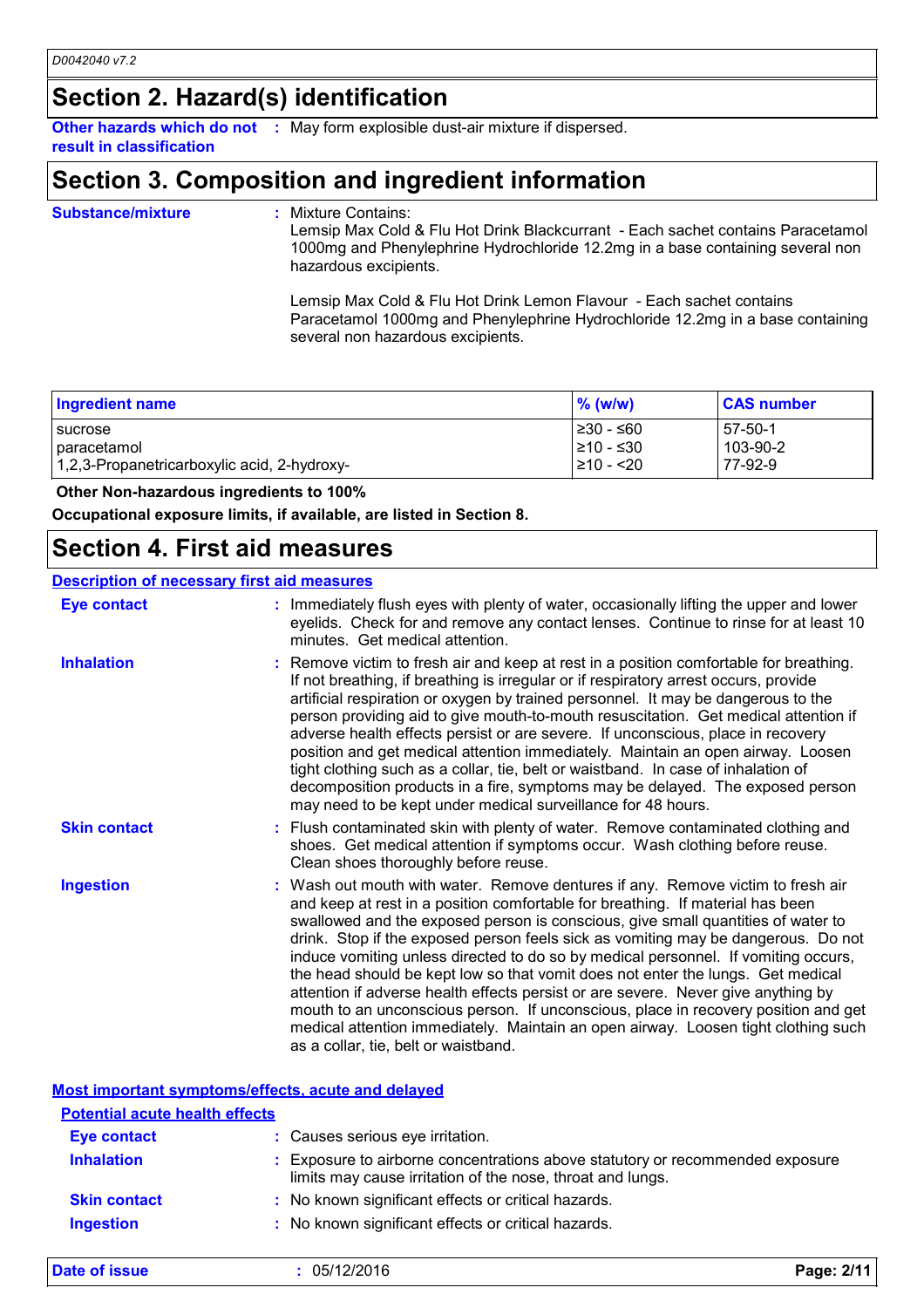# **Section 4. First aid measures**

| <b>Over-exposure signs/symptoms</b> |                                                                                                                                                                               |
|-------------------------------------|-------------------------------------------------------------------------------------------------------------------------------------------------------------------------------|
| Eye contact                         | : Adverse symptoms may include the following:<br>pain or irritation<br>watering<br>redness                                                                                    |
| <b>Inhalation</b>                   | : Adverse symptoms may include the following:<br>respiratory tract irritation<br>coughing                                                                                     |
| <b>Skin contact</b>                 | : No specific data.                                                                                                                                                           |
| <b>Ingestion</b>                    | : No specific data.                                                                                                                                                           |
|                                     | Indication of immediate medical attention and special treatment needed, if necessary                                                                                          |
| <b>Notes to physician</b>           | : In case of inhalation of decomposition products in a fire, symptoms may be delayed.<br>The exposed person may need to be kept under medical surveillance for 48 hours.      |
| <b>Specific treatments</b>          | : No specific treatment.                                                                                                                                                      |
| <b>Protection of first-aiders</b>   | : No action shall be taken involving any personal risk or without suitable training. It<br>may be dangerous to the person providing aid to give mouth-to-mouth resuscitation. |

| See toxicological information (Section 11) |  |  |
|--------------------------------------------|--|--|
|                                            |  |  |

# **Section 5. Firefighting measures**

| <b>Extinguishing media</b>                               |                                                                                                                                                                                                                                                                                                                               |
|----------------------------------------------------------|-------------------------------------------------------------------------------------------------------------------------------------------------------------------------------------------------------------------------------------------------------------------------------------------------------------------------------|
| <b>Suitable extinguishing</b><br>media                   | : Use dry chemical powder.                                                                                                                                                                                                                                                                                                    |
| <b>Unsuitable extinguishing</b><br>media                 | : Avoid high pressure media which could cause the formation of a potentially<br>explosible dust-air mixture.                                                                                                                                                                                                                  |
| <b>Specific hazards arising</b><br>from the chemical     | : May form explosible dust-air mixture if dispersed.                                                                                                                                                                                                                                                                          |
| <b>Hazardous thermal</b><br>decomposition products       | : Decomposition products may include the following materials:<br>carbon dioxide<br>carbon monoxide<br>nitrogen oxides                                                                                                                                                                                                         |
| <b>Special protective actions</b><br>for fire-fighters   | : Promptly isolate the scene by removing all persons from the vicinity of the incident if<br>there is a fire. No action shall be taken involving any personal risk or without<br>suitable training. Move containers from fire area if this can be done without risk.<br>Use water spray to keep fire-exposed containers cool. |
| <b>Special protective</b><br>equipment for fire-fighters | : Fire-fighters should wear appropriate protective equipment and self-contained<br>breathing apparatus (SCBA) with a full face-piece operated in positive pressure<br>mode.                                                                                                                                                   |

# **Section 6. Accidental release measures**

| Personal precautions, protective equipment and emergency procedures |                                                                                                                                                                                                                                                                                                                                                                                                                                                                                      |  |
|---------------------------------------------------------------------|--------------------------------------------------------------------------------------------------------------------------------------------------------------------------------------------------------------------------------------------------------------------------------------------------------------------------------------------------------------------------------------------------------------------------------------------------------------------------------------|--|
| For non-emergency<br>personnel                                      | : No action shall be taken involving any personal risk or without suitable training.<br>Evacuate surrounding areas. Keep unnecessary and unprotected personnel from<br>entering. Do not touch or walk through spilt material. Shut off all ignition sources.<br>No flares, smoking or flames in hazard area. Avoid breathing dust. Provide<br>adequate ventilation. Wear appropriate respirator when ventilation is inadequate.<br>Put on appropriate personal protective equipment. |  |
|                                                                     | For emergency responders : If specialised clothing is required to deal with the spillage, take note of any<br>information in Section 8 on suitable and unsuitable materials. See also the<br>information in "For non-emergency personnel".                                                                                                                                                                                                                                           |  |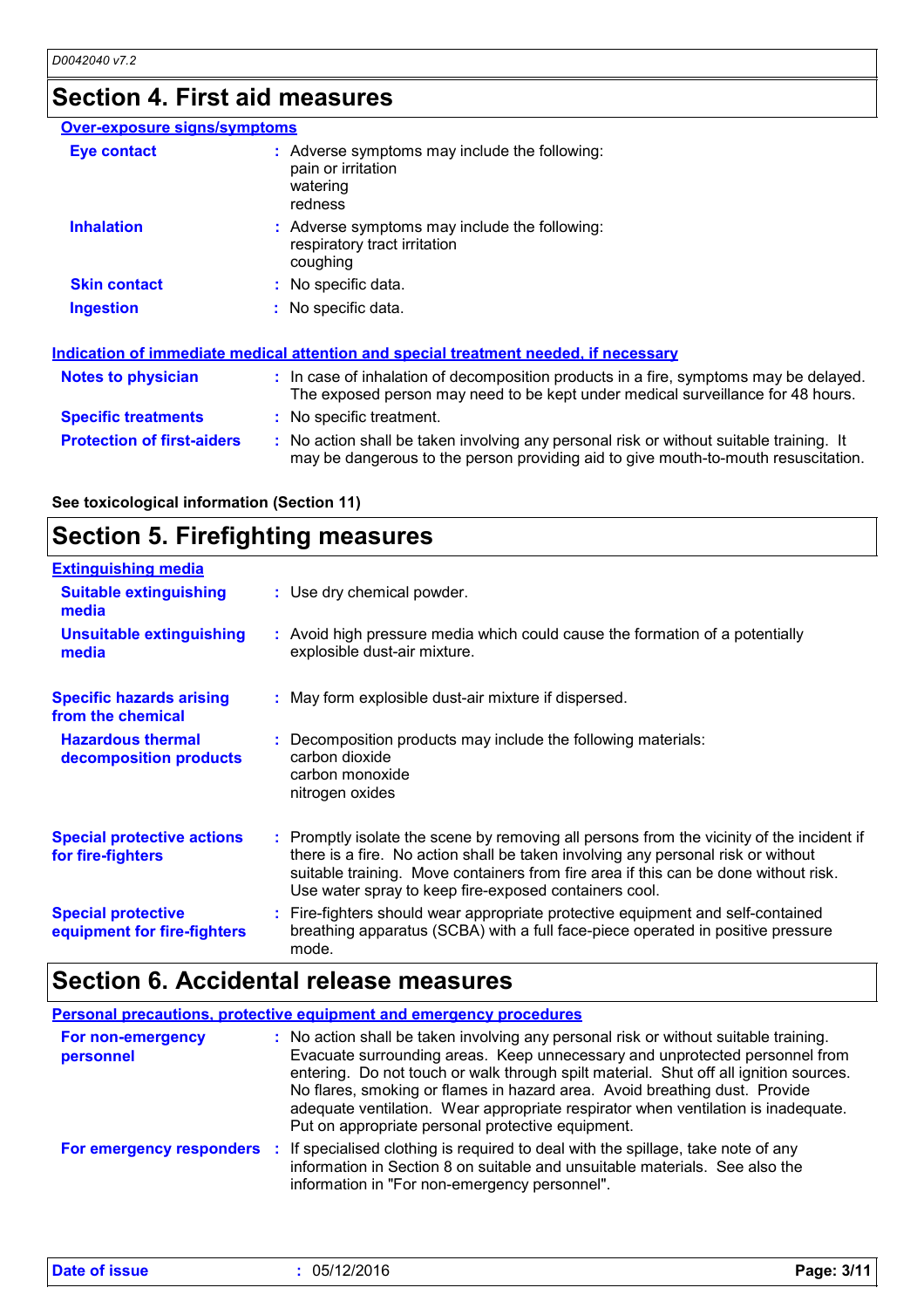# **Section 6. Accidental release measures**

| <b>Environmental precautions</b>                            | : Avoid dispersal of spilt material and runoff and contact with soil, waterways, drains<br>and sewers. Inform the relevant authorities if the product has caused environmental<br>pollution (sewers, waterways, soil or air).                                                                                                                                                                                                                                                                                                                                              |
|-------------------------------------------------------------|----------------------------------------------------------------------------------------------------------------------------------------------------------------------------------------------------------------------------------------------------------------------------------------------------------------------------------------------------------------------------------------------------------------------------------------------------------------------------------------------------------------------------------------------------------------------------|
| <b>Methods and material for containment and cleaning up</b> |                                                                                                                                                                                                                                                                                                                                                                                                                                                                                                                                                                            |
| <b>Small spill</b>                                          | : Move containers from spill area. Use spark-proof tools and explosion-proof<br>equipment. Avoid dust generation. Using a vacuum with HEPA filter will reduce<br>dust dispersal. Place spilled material in a designated, labeled waste container.<br>Dispose of via a licensed waste disposal contractor.                                                                                                                                                                                                                                                                  |
| <b>Large spill</b>                                          | : Move containers from spill area. Use spark-proof tools and explosion-proof<br>equipment. Approach the release from upwind. Prevent entry into sewers, water<br>courses, basements or confined areas. Avoid dust generation. Do not dry sweep.<br>Vacuum dust with equipment fitted with a HEPA filter and place in a closed, labeled<br>waste container. Avoid creating dusty conditions and prevent wind dispersal.<br>Dispose of via a licensed waste disposal contractor. Note: see Section 1 for<br>emergency contact information and Section 13 for waste disposal. |

**See Section 1 for emergency contact information. See Section 8 for information on appropriate personal protective equipment.**

**See Section 13 for additional waste treatment information.**

### **Section 7. Handling and storage**

| <b>Precautions for safe handling</b>                                      |                                                                                                                                                                                                                                                                                                                                                                                                                                                                                                                                                                                                                                                                                                                                                                                                                                                                                                                                                                                                                                            |
|---------------------------------------------------------------------------|--------------------------------------------------------------------------------------------------------------------------------------------------------------------------------------------------------------------------------------------------------------------------------------------------------------------------------------------------------------------------------------------------------------------------------------------------------------------------------------------------------------------------------------------------------------------------------------------------------------------------------------------------------------------------------------------------------------------------------------------------------------------------------------------------------------------------------------------------------------------------------------------------------------------------------------------------------------------------------------------------------------------------------------------|
| <b>Protective measures</b>                                                | : Put on appropriate personal protective equipment (see Section 8). Do not ingest.<br>Avoid contact with eyes, skin and clothing. Avoid breathing dust. Avoid the creation<br>of dust when handling and avoid all possible sources of ignition (spark or flame).<br>Prevent dust accumulation. Use only with adequate ventilation. Wear appropriate<br>respirator when ventilation is inadequate. Keep in the original container or an<br>approved alternative made from a compatible material, kept tightly closed when not<br>in use. Electrical equipment and lighting should be protected to appropriate<br>standards to prevent dust coming into contact with hot surfaces, sparks or other<br>ignition sources. Take precautionary measures against electrostatic discharges. To<br>avoid fire or explosion, dissipate static electricity during transfer by earthing and<br>bonding containers and equipment before transferring material. Empty containers<br>retain product residue and can be hazardous. Do not reuse container. |
| <b>Advice on general</b><br>occupational hygiene                          | Eating, drinking and smoking should be prohibited in areas where this material is<br>handled, stored and processed. Workers should wash hands and face before<br>eating, drinking and smoking. Remove contaminated clothing and protective<br>equipment before entering eating areas. See also Section 8 for additional<br>information on hygiene measures.                                                                                                                                                                                                                                                                                                                                                                                                                                                                                                                                                                                                                                                                                |
| <b>Conditions for safe storage,</b><br>including any<br>incompatibilities | Do not store above the following temperature: 30°C (86°F). Store in accordance<br>with local regulations. Store in a segregated and approved area. Store in original<br>container protected from direct sunlight in a dry, cool and well-ventilated area, away<br>from incompatible materials (see Section 10) and food and drink. Eliminate all<br>ignition sources. Separate from oxidizing materials. Keep container tightly closed<br>and sealed until ready for use. Containers that have been opened must be carefully<br>resealed and kept upright to prevent leakage. Do not store in unlabelled containers.<br>Use appropriate containment to avoid environmental contamination.                                                                                                                                                                                                                                                                                                                                                  |
| Do not store above the<br>following temperature                           | :30 °C                                                                                                                                                                                                                                                                                                                                                                                                                                                                                                                                                                                                                                                                                                                                                                                                                                                                                                                                                                                                                                     |
| Do not store below the<br>following temperatures                          | : 10 °C                                                                                                                                                                                                                                                                                                                                                                                                                                                                                                                                                                                                                                                                                                                                                                                                                                                                                                                                                                                                                                    |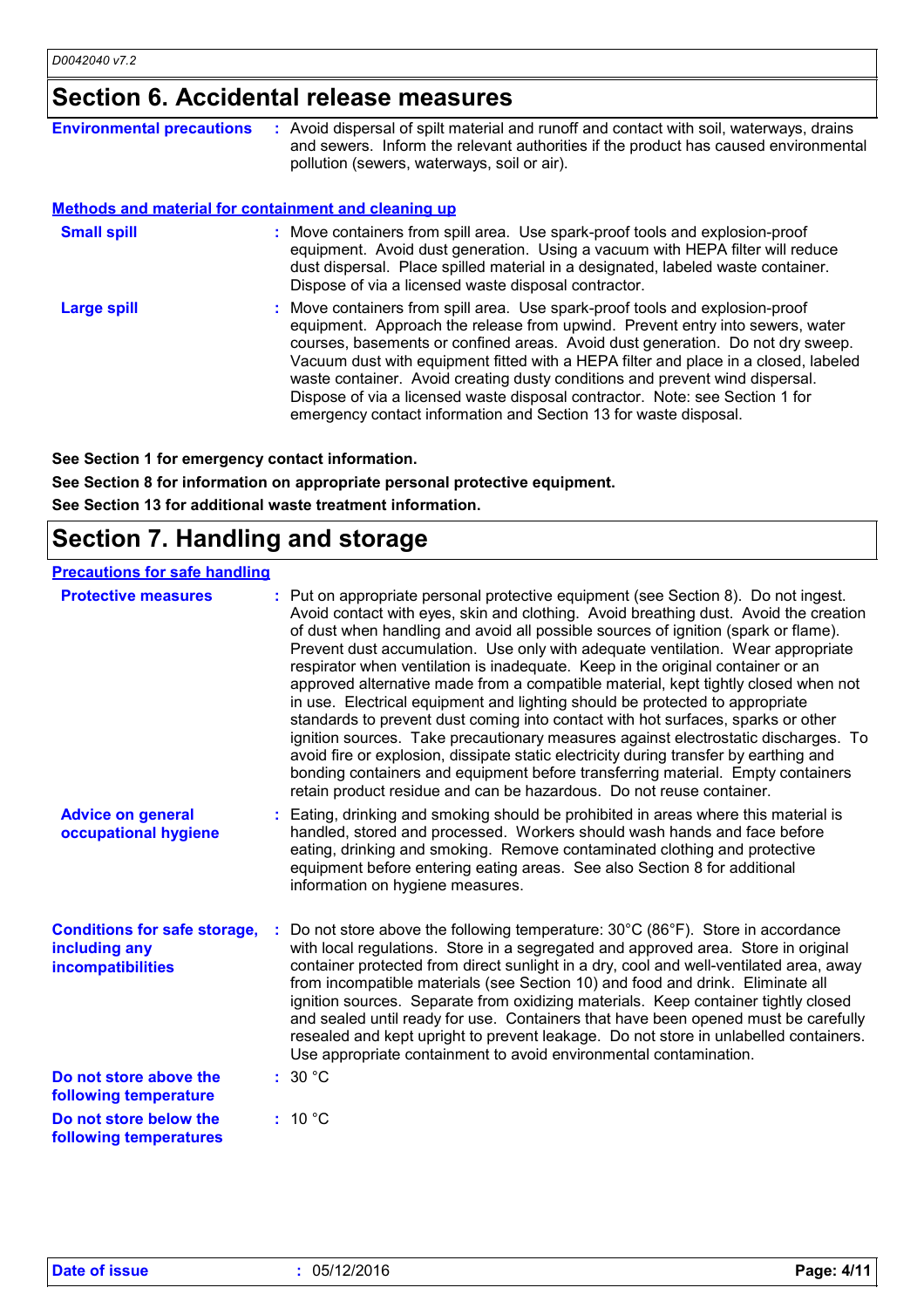# **Section 8. Exposure controls and personal protection**

### **Control parameters**

**Australia**

### **Occupational exposure limits**

| <b>Ingredient name</b> | <b>Exposure limits</b>                                  |
|------------------------|---------------------------------------------------------|
| <b>Sucrose</b>         | Safe Work Australia (Australia, 1/2014).                |
|                        | TWA: 10 mg/m <sup>3</sup> 8 hours.                      |
| I paracetamol          | EH40/2005 WELs (United Kingdom (UK), 12/2011).          |
|                        | TWA: 10 mg/m <sup>3</sup> 8 hours. Form: inhalable dust |

### **New Zealand**

| Ingredient name | <b>Exposure limits</b>                                                                                                                                                |
|-----------------|-----------------------------------------------------------------------------------------------------------------------------------------------------------------------|
| sucrose         | NZ OSH (New Zealand, 2/2013).<br>WES-TWA: 10 mg/m <sup>3</sup> 8 hours. Form: The value for<br>inhalable dust containing no asbestos and less than 1%<br>free silica. |
| paracetamol     | EH40/2005 WELs (United Kingdom (UK), 12/2011).<br>TWA: 10 mg/m <sup>3</sup> 8 hours. Form: inhalable dust                                                             |

| <b>Appropriate engineering</b><br><b>controls</b> | : Use only with adequate ventilation. If user operations generate dust, fumes, gas,<br>vapour or mist, use process enclosures, local exhaust ventilation or other<br>engineering controls to keep worker exposure to airborne contaminants below any<br>recommended or statutory limits. The engineering controls also need to keep gas,<br>vapour or dust concentrations below any lower explosive limits. Use explosion-proof<br>ventilation equipment.                                                                                                                                                                 |
|---------------------------------------------------|---------------------------------------------------------------------------------------------------------------------------------------------------------------------------------------------------------------------------------------------------------------------------------------------------------------------------------------------------------------------------------------------------------------------------------------------------------------------------------------------------------------------------------------------------------------------------------------------------------------------------|
| <b>Environmental exposure</b><br><b>controls</b>  | Emissions from ventilation or work process equipment should be checked to ensure<br>they comply with the requirements of environmental protection legislation. In some<br>cases, fume scrubbers, filters or engineering modifications to the process<br>equipment will be necessary to reduce emissions to acceptable levels.                                                                                                                                                                                                                                                                                             |
| <b>Individual protection measures</b>             |                                                                                                                                                                                                                                                                                                                                                                                                                                                                                                                                                                                                                           |
| <b>Hygiene measures</b>                           | : Wash hands, forearms and face thoroughly after handling chemical products, before<br>eating, smoking and using the lavatory and at the end of the working period.<br>Appropriate techniques should be used to remove potentially contaminated clothing.<br>Wash contaminated clothing before reusing. Ensure that eyewash stations and<br>safety showers are close to the workstation location.                                                                                                                                                                                                                         |
| <b>Eye/face protection</b>                        | : Safety eyewear complying with an approved standard should be used when a risk<br>assessment indicates this is necessary to avoid exposure to liquid splashes, mists,<br>gases or dusts. If contact is possible, the following protection should be worn,<br>unless the assessment indicates a higher degree of protection: chemical splash<br>goggles. If operating conditions cause high dust concentrations to be produced, use<br>dust goggles.                                                                                                                                                                      |
| <b>Skin protection</b>                            |                                                                                                                                                                                                                                                                                                                                                                                                                                                                                                                                                                                                                           |
| <b>Hand protection</b>                            | : Chemical-resistant, impervious gloves complying with an approved standard should<br>be worn at all times when handling chemical products if a risk assessment indicates<br>this is necessary. Considering the parameters specified by the glove manufacturer,<br>check during use that the gloves are still retaining their protective properties. It<br>should be noted that the time to breakthrough for any glove material may be<br>different for different glove manufacturers. In the case of mixtures, consisting of<br>several substances, the protection time of the gloves cannot be accurately<br>estimated. |
| <b>Body protection</b>                            | : Personal protective equipment for the body should be selected based on the task<br>being performed and the risks involved and should be approved by a specialist<br>before handling this product.                                                                                                                                                                                                                                                                                                                                                                                                                       |
| <b>Other skin protection</b>                      | : Appropriate footwear and any additional skin protection measures should be<br>selected based on the task being performed and the risks involved and should be<br>approved by a specialist before handling this product.                                                                                                                                                                                                                                                                                                                                                                                                 |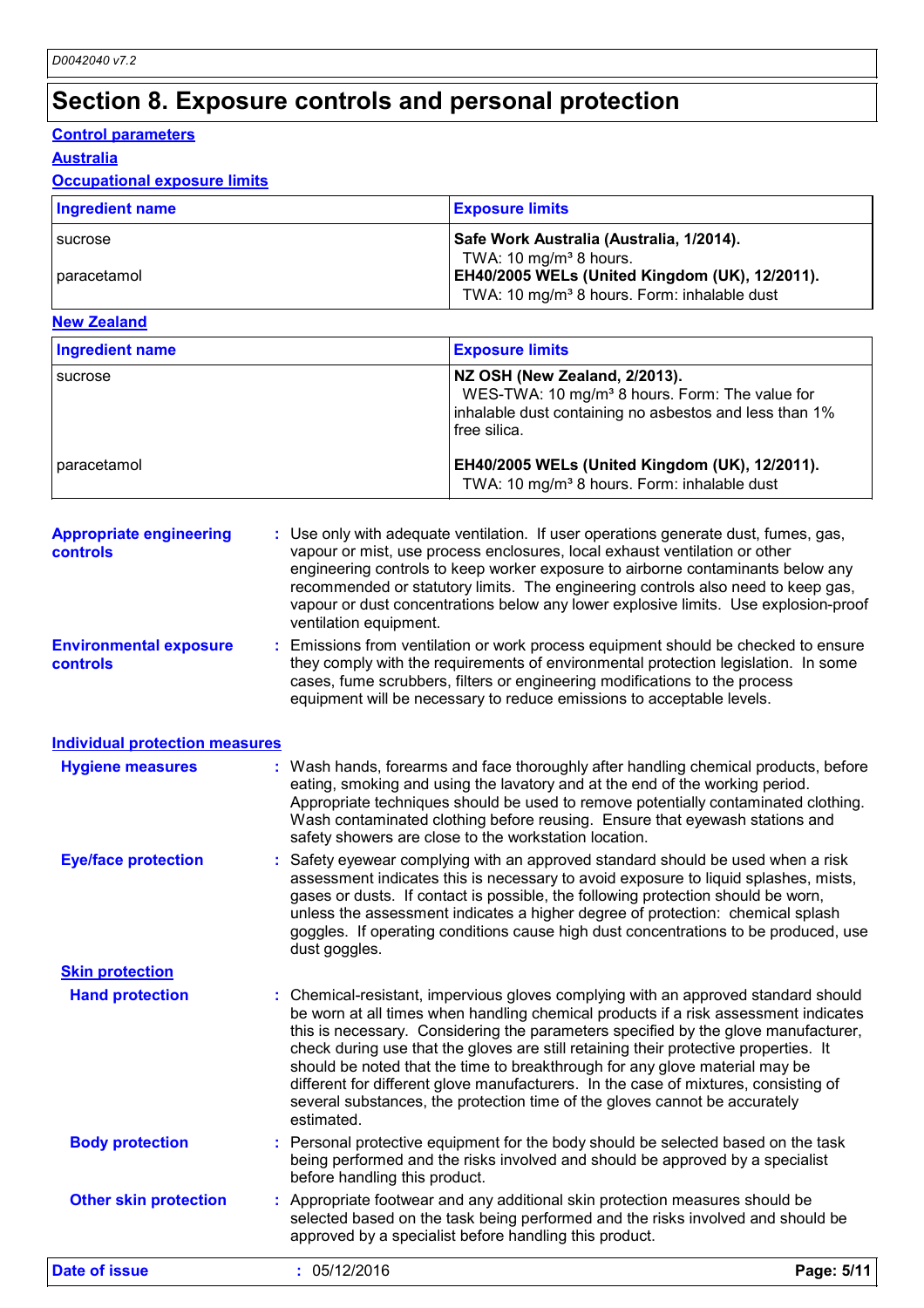# **Section 8. Exposure controls and personal protection**

### **Respiratory protection :**

Based on the hazard and potential for exposure, select a respirator that meets the appropriate standard or certification. Respirators must be used according to a respiratory protection program to ensure proper fitting, training, and other important aspects of use.

# **Section 9. Physical and chemical properties**

| <b>Appearance</b>                                 |    |                                                  |
|---------------------------------------------------|----|--------------------------------------------------|
| <b>Physical state</b>                             |    | : Solid. [Powder.]                               |
| <b>Colour</b>                                     |    | Lemon - Pale yellow<br>Blackcurrant - Pale lilac |
| <b>Odour</b>                                      |    | : Lemon<br><b>Blackcurrant</b>                   |
| <b>Odour threshold</b>                            |    | : Not available.                                 |
| рH                                                |    | $3 - 5$ (solution)                               |
| <b>Melting point</b>                              | t. | 190°C-192°C (sucrose)                            |
| <b>Boiling point</b>                              |    | Not available.                                   |
| <b>Flash point</b>                                |    | Not available.                                   |
| <b>Evaporation rate</b>                           |    | Not available.                                   |
| <b>Flammability (solid, gas)</b>                  |    | Not available.                                   |
| Lower and upper explosive<br>(flammable) limits   |    | Not available.                                   |
| <b>Vapour pressure</b>                            |    | Not available.                                   |
| <b>Vapour density</b>                             |    | Not available.                                   |
| <b>Relative density</b>                           |    | Not available.                                   |
| <b>Solubility</b>                                 |    | Not available.                                   |
| <b>Solubility in water</b>                        |    | Not available.                                   |
| <b>Partition coefficient: n-</b><br>octanol/water |    | Not available.                                   |
| <b>Auto-ignition temperature</b>                  |    | : Not available.                                 |
| <b>Decomposition temperature</b>                  |    | : Not available.                                 |
| <b>Viscosity</b>                                  |    | Not available.                                   |
| Flow time (ISO 2431)                              |    | Not available.                                   |

### **Section 10. Stability and reactivity**

| Date of issue                                | : 05/12/2016                                                                                                                                                                                                                                                                                                                                                         | Page: 6/11 |
|----------------------------------------------|----------------------------------------------------------------------------------------------------------------------------------------------------------------------------------------------------------------------------------------------------------------------------------------------------------------------------------------------------------------------|------------|
| <b>Hazardous decomposition</b><br>products   | : Under normal conditions of storage and use, hazardous decomposition products<br>should not be produced.                                                                                                                                                                                                                                                            |            |
| <b>Incompatible materials</b>                | $\therefore$ Reactive or incompatible with the following materials:<br>oxidizing materials                                                                                                                                                                                                                                                                           |            |
| <b>Conditions to avoid</b>                   | : Avoid the creation of dust when handling and avoid all possible sources of ignition<br>(spark or flame). Take precautionary measures against electrostatic discharges.<br>To avoid fire or explosion, dissipate static electricity during transfer by earthing and<br>bonding containers and equipment before transferring material. Prevent dust<br>accumulation. |            |
| <b>Possibility of hazardous</b><br>reactions | : Under normal conditions of storage and use, hazardous reactions will not occur.                                                                                                                                                                                                                                                                                    |            |
| <b>Chemical stability</b>                    | : The product is stable.                                                                                                                                                                                                                                                                                                                                             |            |
| <b>Reactivity</b>                            | : No specific test data related to reactivity available for this product or its ingredients.                                                                                                                                                                                                                                                                         |            |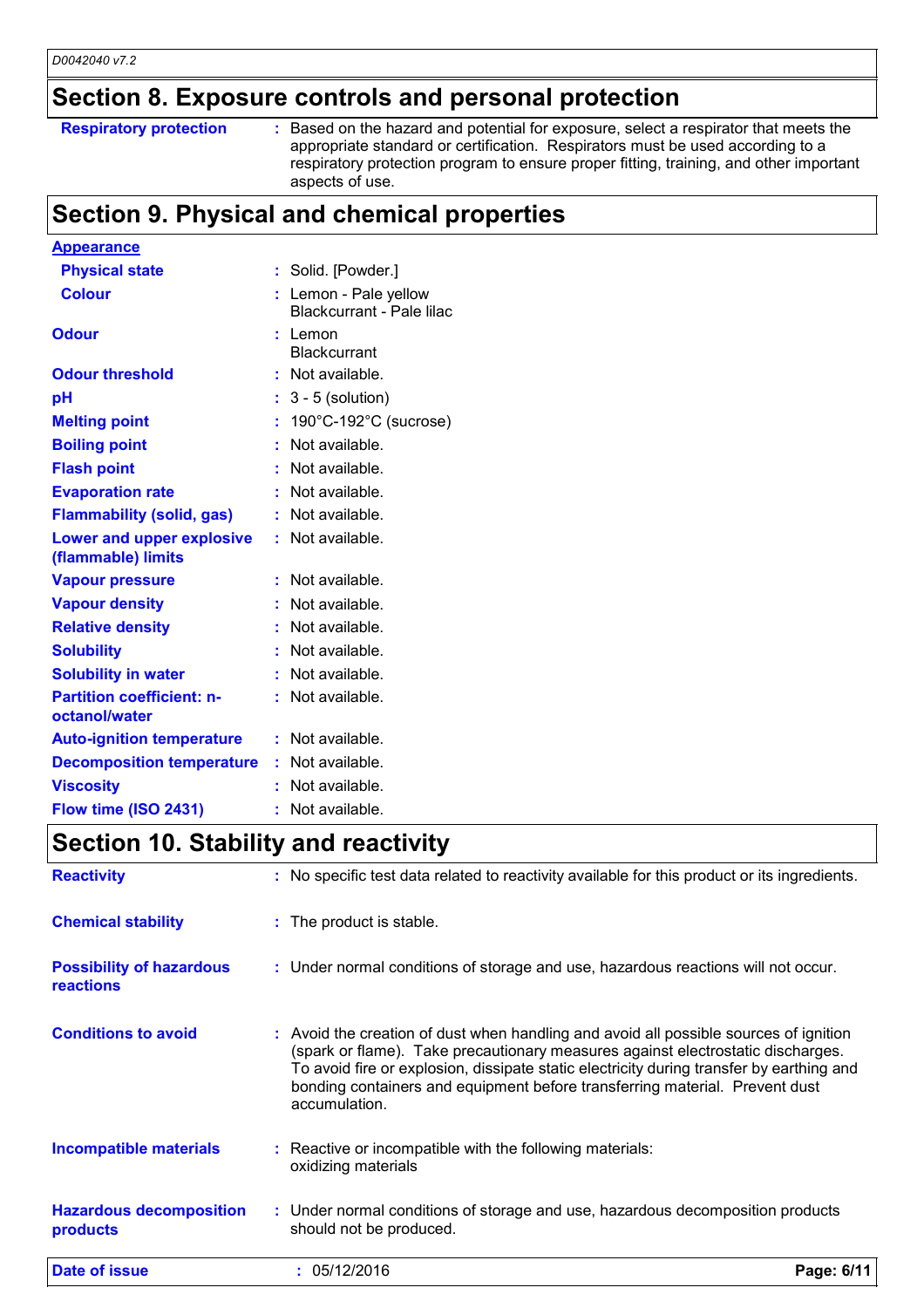# **Section 11. Toxicological information**

### **Information on toxicological effects**

**Acute toxicity**

| <b>Product/ingredient name</b>                                                | <b>Result</b>                                                                                                                                                          | <b>Species</b>    |              | <b>Dose</b>                         | <b>Exposure</b>          |
|-------------------------------------------------------------------------------|------------------------------------------------------------------------------------------------------------------------------------------------------------------------|-------------------|--------------|-------------------------------------|--------------------------|
| sucrose<br>paracetamol<br>1,2,3-Propanetricarboxylic<br>acid, 2-hydroxy-      | LD50 Oral<br>LD50 Oral<br>LD50 Oral                                                                                                                                    | Rat<br>Rat<br>Rat |              | 29700 mg/kg<br>1944 mg/kg<br>3 g/kg |                          |
| <b>Conclusion/Summary</b>                                                     | : Based on available data, the classification criteria are not met.                                                                                                    |                   |              |                                     |                          |
| <b>Irritation/Corrosion</b>                                                   |                                                                                                                                                                        |                   |              |                                     |                          |
| <b>Product/ingredient name</b>                                                | <b>Result</b>                                                                                                                                                          | <b>Species</b>    | <b>Score</b> | <b>Exposure</b>                     | <b>Observation</b>       |
| 1,2,3-Propanetricarboxylic<br>acid, 2-hydroxy-                                | Eyes - Severe irritant                                                                                                                                                 | Rabbit            |              | 24 hours 750<br>Micrograms          | $\overline{\phantom{a}}$ |
|                                                                               | Skin - Mild irritant                                                                                                                                                   | Rabbit            |              | 24 hours 500<br>milligrams          |                          |
|                                                                               | Skin - Moderate irritant                                                                                                                                               | Rabbit            |              | 0.5 Mililiters                      |                          |
| <b>Conclusion/Summary</b><br><b>Skin</b><br><b>Eyes</b><br><b>Respiratory</b> | : Based on available data, the classification criteria are not met.<br>: Causes eye irritation.<br>: Based on available data, the classification criteria are not met. |                   |              |                                     |                          |
| <b>Sensitisation</b><br>Not available.                                        |                                                                                                                                                                        |                   |              |                                     |                          |
| <b>Conclusion/Summary</b>                                                     |                                                                                                                                                                        |                   |              |                                     |                          |
| <b>Skin</b>                                                                   | : Based on available data, the classification criteria are not met.                                                                                                    |                   |              |                                     |                          |
| <b>Respiratory</b><br><b>Mutagenicity</b><br>Not available.                   | : Based on available data, the classification criteria are not met.                                                                                                    |                   |              |                                     |                          |
| <b>Conclusion/Summary</b><br><b>Carcinogenicity</b><br>Not available.         | : Based on available data, the classification criteria are not met.                                                                                                    |                   |              |                                     |                          |
| <b>Conclusion/Summary</b><br><b>Reproductive toxicity</b><br>Not available.   | : Based on available data, the classification criteria are not met.                                                                                                    |                   |              |                                     |                          |
| <b>Conclusion/Summary</b><br><b>Teratogenicity</b><br>Not available.          | : Based on available data, the classification criteria are not met.                                                                                                    |                   |              |                                     |                          |
| <b>Conclusion/Summary</b>                                                     | : Based on available data, the classification criteria are not met.                                                                                                    |                   |              |                                     |                          |

### **Specific target organ toxicity (single exposure)**

| <b>Name</b>                                 | <b>Category</b> | <b>Route of</b><br><b>exposure</b> | <b>Target organs</b>            |
|---------------------------------------------|-----------------|------------------------------------|---------------------------------|
| 1,2,3-Propanetricarboxylic acid, 2-hydroxy- | Category 3      | Not applicable.                    | Respiratory tract<br>irritation |

### **Specific target organ toxicity (repeated exposure)**

Not available.

### **Aspiration hazard**

Not available.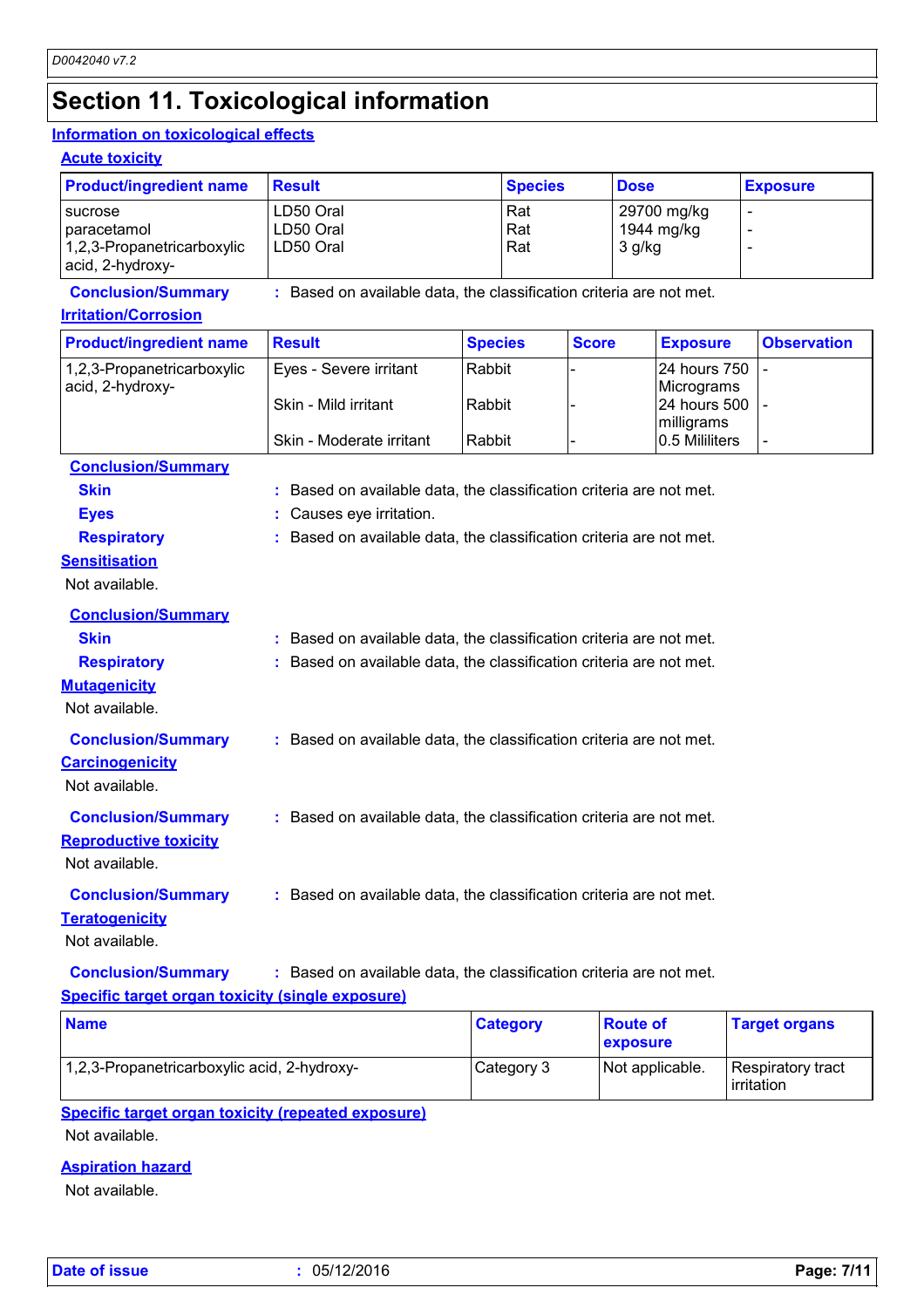# **Section 11. Toxicological information**

| <b>Information on likely routes</b><br>of exposure        | : Not available.                                                                                                                          |
|-----------------------------------------------------------|-------------------------------------------------------------------------------------------------------------------------------------------|
| <b>Potential acute health effects</b>                     |                                                                                                                                           |
| <b>Eye contact</b>                                        | : Causes serious eye irritation.                                                                                                          |
| <b>Inhalation</b>                                         | Exposure to airborne concentrations above statutory or recommended exposure<br>limits may cause irritation of the nose, throat and lungs. |
| <b>Skin contact</b>                                       | : No known significant effects or critical hazards.                                                                                       |
| <b>Ingestion</b>                                          | : No known significant effects or critical hazards.                                                                                       |
|                                                           | <b>Symptoms related to the physical, chemical and toxicological characteristics</b>                                                       |
| <b>Eye contact</b>                                        | : Adverse symptoms may include the following:<br>pain or irritation<br>watering<br>redness                                                |
| <b>Inhalation</b>                                         | : Adverse symptoms may include the following:<br>respiratory tract irritation<br>coughing                                                 |
| <b>Skin contact</b>                                       | : No specific data.                                                                                                                       |
| <b>Ingestion</b>                                          | : No specific data.                                                                                                                       |
|                                                           | Delayed and immediate effects as well as chronic effects from short and long-term exposure                                                |
| <b>Short term exposure</b>                                |                                                                                                                                           |
| <b>Potential immediate</b><br>effects                     | : Not available.                                                                                                                          |
| <b>Potential delayed effects</b>                          | : Not available.                                                                                                                          |
| <b>Long term exposure</b>                                 |                                                                                                                                           |
| <b>Potential immediate</b><br>effects                     | : Not available.                                                                                                                          |
| <b>Potential delayed effects</b>                          | : Not available.                                                                                                                          |
| <b>Potential chronic health effects</b><br>Not available. |                                                                                                                                           |
|                                                           |                                                                                                                                           |

| <b>Conclusion/Summary</b>    | : Based on available data, the classification criteria are not met.                    |
|------------------------------|----------------------------------------------------------------------------------------|
| <b>General</b>               | : Repeated or prolonged inhalation of dust may lead to chronic respiratory irritation. |
| <b>Carcinogenicity</b>       | : No known significant effects or critical hazards.                                    |
| <b>Mutagenicity</b>          | : No known significant effects or critical hazards.                                    |
| <b>Teratogenicity</b>        | : No known significant effects or critical hazards.                                    |
| <b>Developmental effects</b> | : No known significant effects or critical hazards.                                    |
| <b>Fertility effects</b>     | : No known significant effects or critical hazards.                                    |

### **Numerical measures of toxicity**

### **Acute toxicity estimates**

| <b>Route</b> | <b>ATE value</b>  |
|--------------|-------------------|
| <b>Oral</b>  | 9332.7<br>' mg/kg |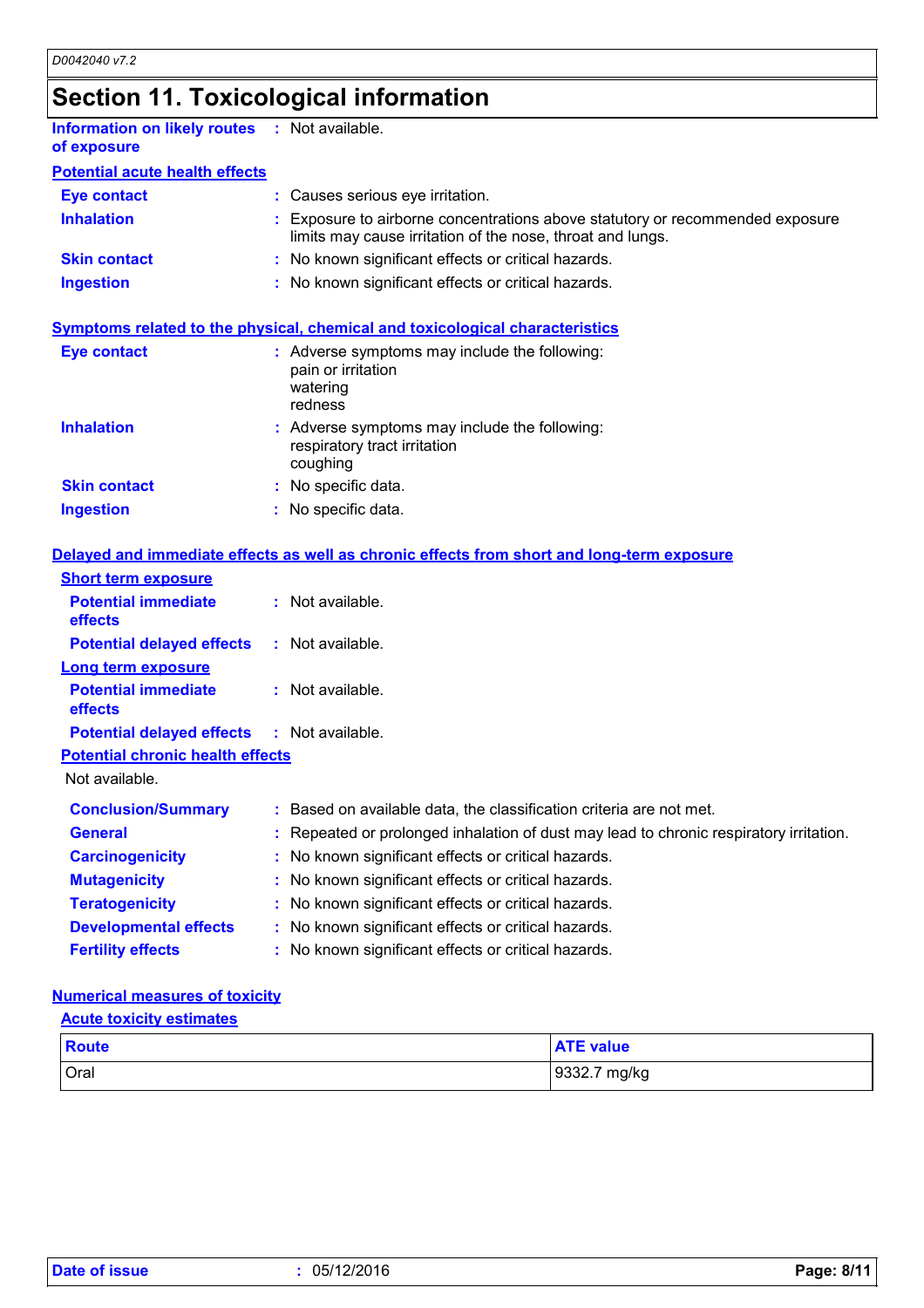# **Section 12. Ecological information**

#### **Toxicity**

| <b>Product/ingredient name</b>                 | <b>Result</b>                                                             | <b>Species</b>                                                           | <b>Exposure</b>      |
|------------------------------------------------|---------------------------------------------------------------------------|--------------------------------------------------------------------------|----------------------|
| paracetamol                                    | Acute EC50 4.8 mg/l Fresh water                                           | Daphnia - Daphnia magna -<br>Neonate                                     | 48 hours             |
| 1,2,3-Propanetricarboxylic<br>acid, 2-hydroxy- | Acute LC50 814000 µg/l Fresh water<br>Acute LC50 160000 µg/l Marine water | Fish - Pimephales promelas<br>Crustaceans - Carcinus maenas  <br>- Adult | 96 hours<br>48 hours |

### **Persistence and degradability**

Not available.

#### **Bioaccumulative potential**

| <b>Product/ingredient name</b>                 | $\mathsf{LocP}_\mathsf{ow}$ | <b>BCF</b> | <b>Potential</b> |
|------------------------------------------------|-----------------------------|------------|------------------|
| sucrose<br>I paracetamol                       | $-3.7$<br>0.4               | 3.162      | low<br>low       |
| 1,2,3-Propanetricarboxylic<br>acid, 2-hydroxy- | $-1.8$                      |            | low              |

#### **Mobility in soil**

| <b>Soil/water partition</b> |  | : Not available. |
|-----------------------------|--|------------------|
| <b>coefficient (Koc)</b>    |  |                  |

**Other adverse effects** : No known significant effects or critical hazards.

### **Section 13. Disposal considerations**

The generation of waste should be avoided or minimised wherever possible. Disposal of this product, solutions and any by-products should at all times comply with the requirements of environmental protection and waste disposal legislation and any regional local authority requirements. Dispose of surplus and nonrecyclable products via a licensed waste disposal contractor. Waste should not be disposed of untreated to the sewer unless fully compliant with the requirements of all authorities with jurisdiction. Waste packaging should be recycled. Incineration or landfill should only be considered when recycling is not feasible. This material and its container must be disposed of in a safe way. Care should be taken when handling emptied containers that have not been cleaned or rinsed out. Empty containers or liners may retain some product residues. Avoid dispersal of spilt material and runoff and contact with soil, waterways, drains and sewers. **Disposal methods :**

# **14. Transport information**

| <b>Regulation</b> |                          | <b>UN number Proper shipping name</b> | <b>Classes</b> | PG* | Label | <b>Additional information</b> |
|-------------------|--------------------------|---------------------------------------|----------------|-----|-------|-------------------------------|
| <b>ADG</b>        | <b>Not</b><br>regulated. |                                       |                | ۰   |       |                               |
| <b>IMDG</b>       | <b>Not</b><br>regulated. |                                       |                | -   |       |                               |
| <b>IATA</b>       | <b>Not</b><br>regulated. |                                       |                |     |       |                               |

PG\* : Packing group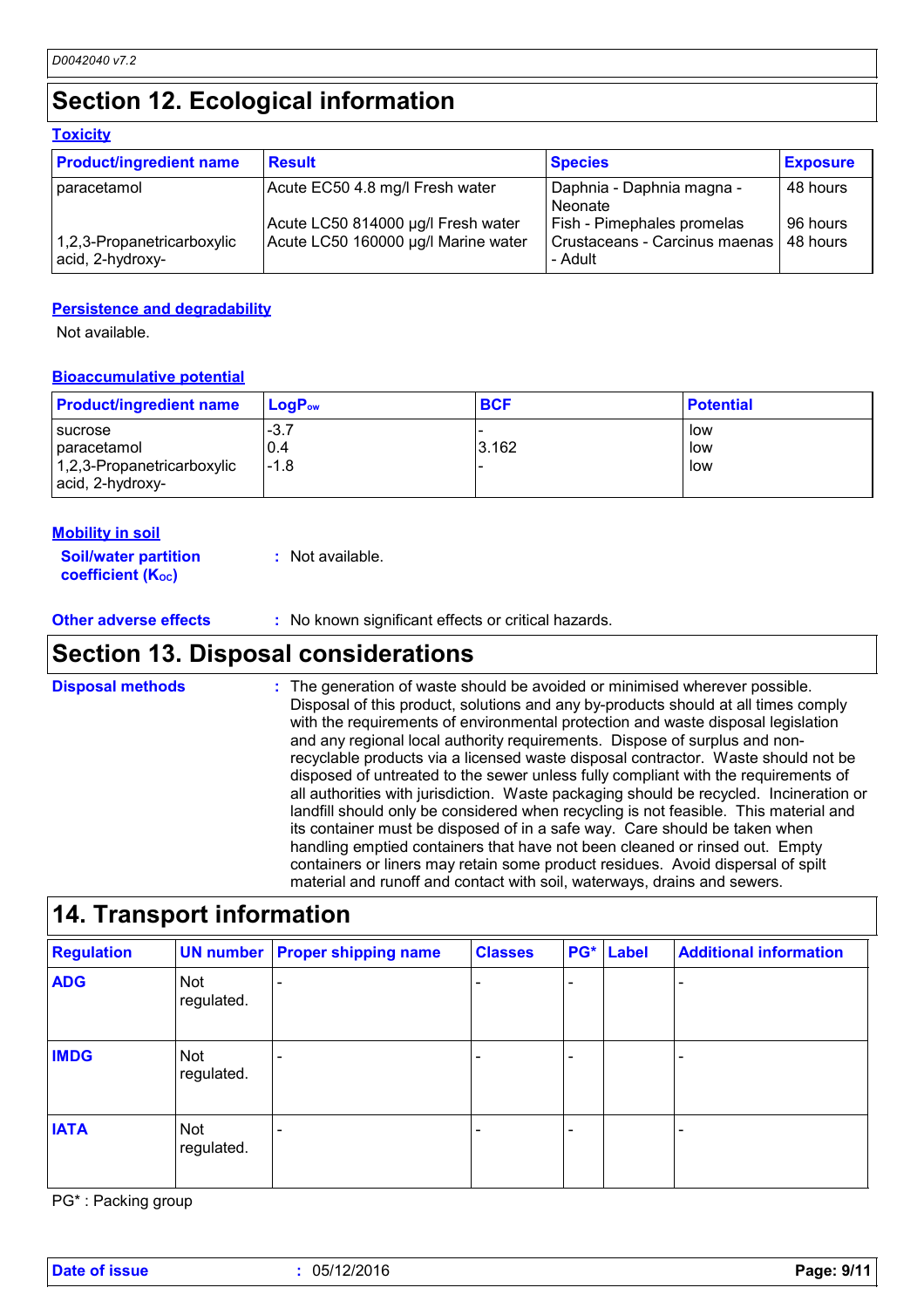|                                                      | Section 15. Regulatory information                                     |                                                                                                                                                                                                          |
|------------------------------------------------------|------------------------------------------------------------------------|----------------------------------------------------------------------------------------------------------------------------------------------------------------------------------------------------------|
|                                                      | <b>Standard Uniform Schedule of Medicine and Poisons</b>               |                                                                                                                                                                                                          |
| Not scheduled                                        |                                                                        |                                                                                                                                                                                                          |
|                                                      | <b>Model Work Health and Safety Requiations - Scheduled Substances</b> |                                                                                                                                                                                                          |
| No listed substance                                  |                                                                        |                                                                                                                                                                                                          |
|                                                      |                                                                        | Australian Therapeutic Goods Administration (TGA) approval : Lemsip Max C&F LEMON - AUST R 133862.<br>: Lemsip Max C&F BLACKCURRANT - AUST R 133863.<br>: Lemsip Max C&F HONEY & GINGER - AUST R 222386. |
| <b>New Zealand Ministry of Health (MoH) approval</b> |                                                                        | : Lemsip Max C&F LEMON - TT50-7260/2                                                                                                                                                                     |
|                                                      |                                                                        | : Lemsip Max C&F BLACKCURRANT - TT50-7260/2a                                                                                                                                                             |
| <b>Approved Handler</b><br><b>Requirement</b>        | $:$ No.                                                                |                                                                                                                                                                                                          |
| <b>Tracking Requirement</b>                          | : No.                                                                  |                                                                                                                                                                                                          |

# **Section 16. Any other relevant information**

| <b>Key to abbreviations</b>                        | : ADG = Australian Dangerous Goods<br>ATE = Acute Toxicity Estimate<br>BCF = Bioconcentration Factor<br>IATA = International Air Transport Association<br>IBC = Intermediate Bulk Container<br>UN = United Nations | GHS = Globally Harmonized System of Classification and Labelling of Chemicals<br><b>IMDG = International Maritime Dangerous Goods</b><br>LogPow = logarithm of the octanol/water partition coefficient<br>MARPOL = International Convention for the Prevention of Pollution From Ships,<br>1973 as modified by the Protocol of 1978. ("Marpol" = marine pollution)<br>NOHSC = National Occupational Health and Safety Commission<br>SUSMP = Standard Uniform Schedule of Medicine and Poisons |  |
|----------------------------------------------------|--------------------------------------------------------------------------------------------------------------------------------------------------------------------------------------------------------------------|-----------------------------------------------------------------------------------------------------------------------------------------------------------------------------------------------------------------------------------------------------------------------------------------------------------------------------------------------------------------------------------------------------------------------------------------------------------------------------------------------|--|
| Date of issue / Date of<br><b>revision</b>         | : 05/12/2016                                                                                                                                                                                                       |                                                                                                                                                                                                                                                                                                                                                                                                                                                                                               |  |
| <b>Revision comments</b>                           | : Update as per AUS GHS SDS.                                                                                                                                                                                       |                                                                                                                                                                                                                                                                                                                                                                                                                                                                                               |  |
| <b>Version</b>                                     | : 7.2                                                                                                                                                                                                              |                                                                                                                                                                                                                                                                                                                                                                                                                                                                                               |  |
| <b>Procedure used to derive the classification</b> |                                                                                                                                                                                                                    |                                                                                                                                                                                                                                                                                                                                                                                                                                                                                               |  |
|                                                    | <b>Classification</b>                                                                                                                                                                                              | <b>Justification</b>                                                                                                                                                                                                                                                                                                                                                                                                                                                                          |  |

| Classification                                  | Justification      |
|-------------------------------------------------|--------------------|
| SERIOUS EYE DAMAGE/EYE IRRITATION - Category 2A | Calculation method |

*D0042040 v7.2*

**References :** Not available.

**Indicates information that has changed from previously issued version.**

**Notice to reader**